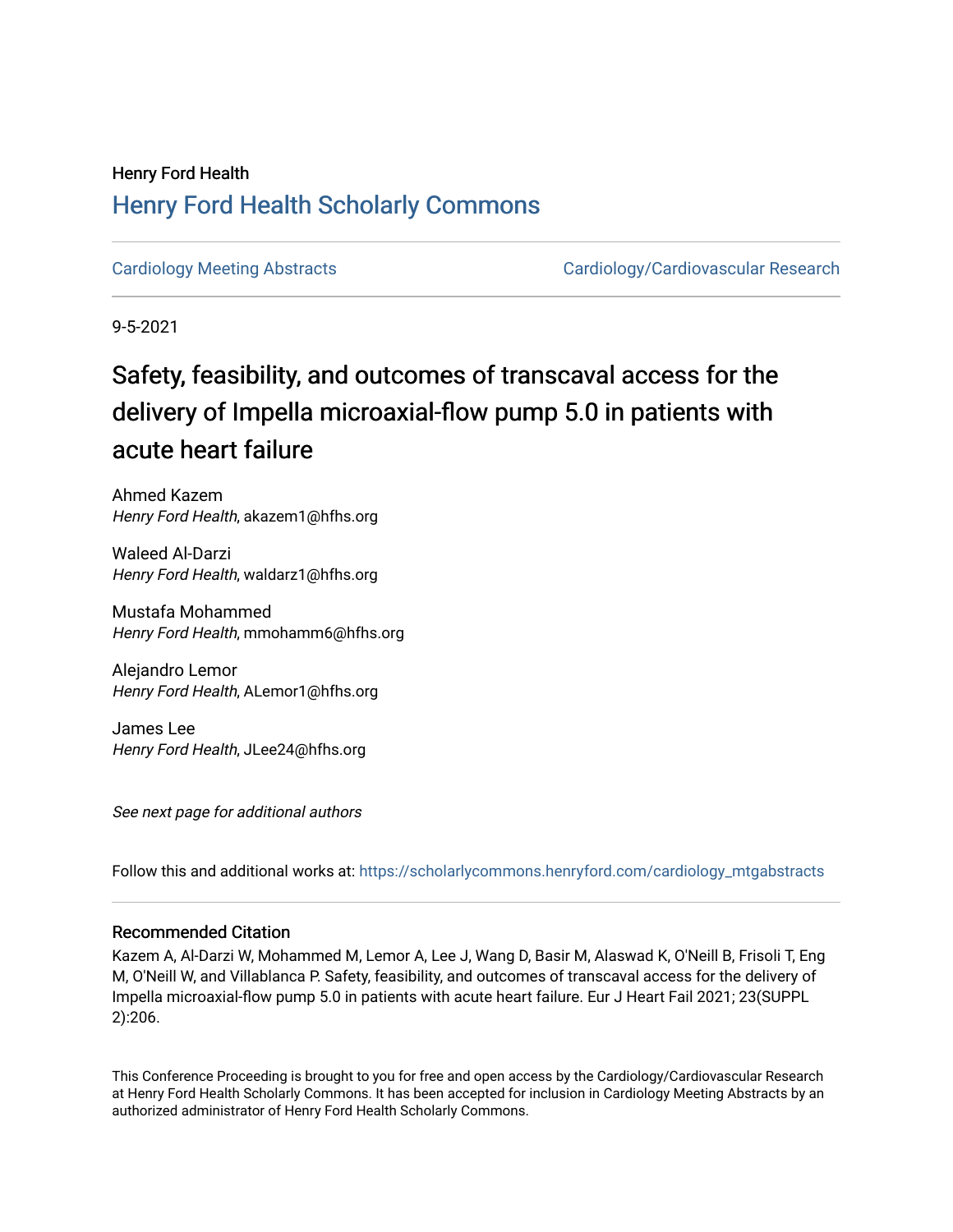### Authors

Ahmed Kazem, Waleed Al-Darzi, Mustafa Mohammed, Alejandro Lemor, James Lee, Dee Dee Wang, Mir B. Basir, Khaldoon Alaswad, Brian P. O'Neill, Tiberio Frisoli, Marvin H. Eng, William O'Neill, and Pedro Villablanca